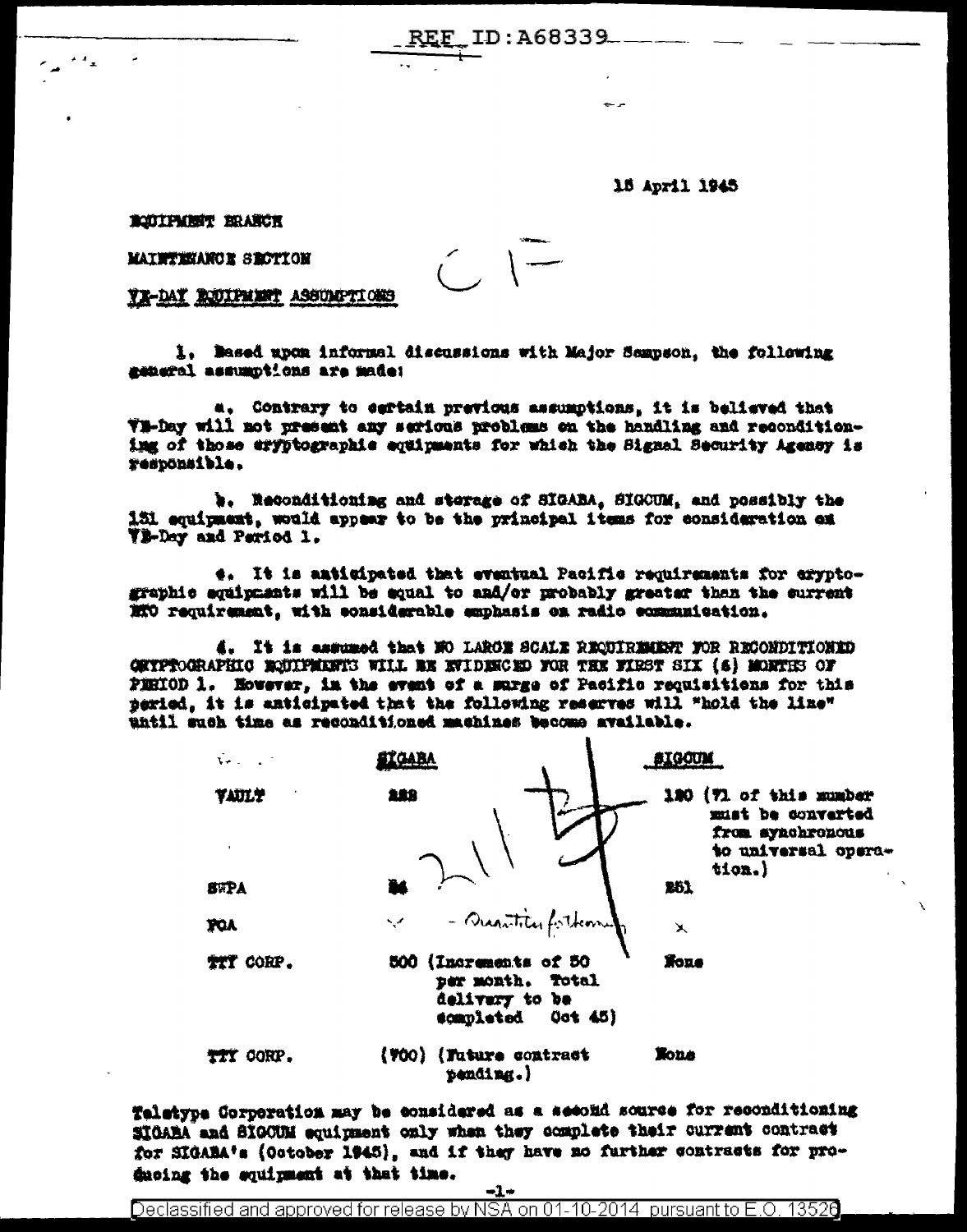**REF ID: A68339** 

E. SIGJIP does not constitute a major problem at this time because ef the limited number of sets in the MTO. In addition, that theater has bean requested to return thair 62 sets to the SSA. At the present time there are 61 SIGJIP's in the SSA vault, and 500 on order. Potential SIGJIP problems are contingent upon determination of the pending AGF requirements. It is to be noted that if the elassification of the subject device is reduced to RESTRICTED the SSA will have minimum responsibility for the device insofar as equipment maintenance is concerned.

#. It is contemplated that SIGSALY activities will remain substantially unchanged in Pariod 1 (Capt. Beswick). Pariod 5 and/or Period 4 storage of the equipment at SSA is not eonsidered feasible when the 30 tons per terminal weight is considered. Hew Cumberland might be considered as the location for final storage.

4. Until much time at the SSA should recoive a directive indicating responsibility for the reconditioning of the Converter M-209, it is considered inadvisable to go into the matter, or to formulate Period 1 plans. At the present time Storage & Issue Agency is responsible for procurement, storage, and issue of the subject device, and the several Signal Depots are responsible for its maintenance.

5. Providing the AM/GSQ-S is not procured in greater quantities than the contemplating six (6) terminals, final storage could be effected at the BSA warehouse.

\$. It is estimated that those SIGABA's and SIGCUM's to be returned here for redonditioning and transhipment to the Pacifie'ean be adequately handled insofar as physical facilities are concerned. It is assumed that much of the storage required will be of a transient type, i. e., equipment will be received, resonditioned, reshipped immediately, or reshipped after a short storage period. In the event that SSA vault space is not available for the transient storage of these devices. it is recommended that the equipments be stored at convenient locations within Operations A building, utilizing a procedure similar to that now being followed by Distribution Section for evernight storage.

7. Section F-5, Maintenance Unit, has a personnel strength of 55, of which approximately 10 are qualified for SIGABA maintenance, 10 qualified for SIGCUM maintenance, and the remaining 13 being engaged in administration, supervision, and miscallaneous maintenance such as SWOOSE, SIGHIN, SIGFODO, SIGTOT tape production maintenance, and Security Division Teletalk maintenance, etc. Assuming' that 2/3 of the 749 SIGABA's now in MPO are to be returned to the SSA for reconditioning, it is antieipated that the 10 SIGABA maintenance men spending an average of four (4) days on each machine could complete a reasonable reconditioning job on the 500 SIGABA's in approximately six (8) months. It is believed that the SIGCUM meintenance force could accomplish reconditioning of 2/3 of the 515 SIGCUM's now in ETO in about 1/2 the time required for SIGABA reconditioning. The 200 SIGABA's and 141 SIGOUM's in MTO have not been taken into consideration in the above calculations; their inclusion would add approximately one (1) month to the reconditioning time. Although replacement part stock reserves for the above equipments have been gradually increased over the past two years, shortages of certain items might cause delays in the reconditioning process at the cutset; however, it is believed that Teletype Corporation can be geared to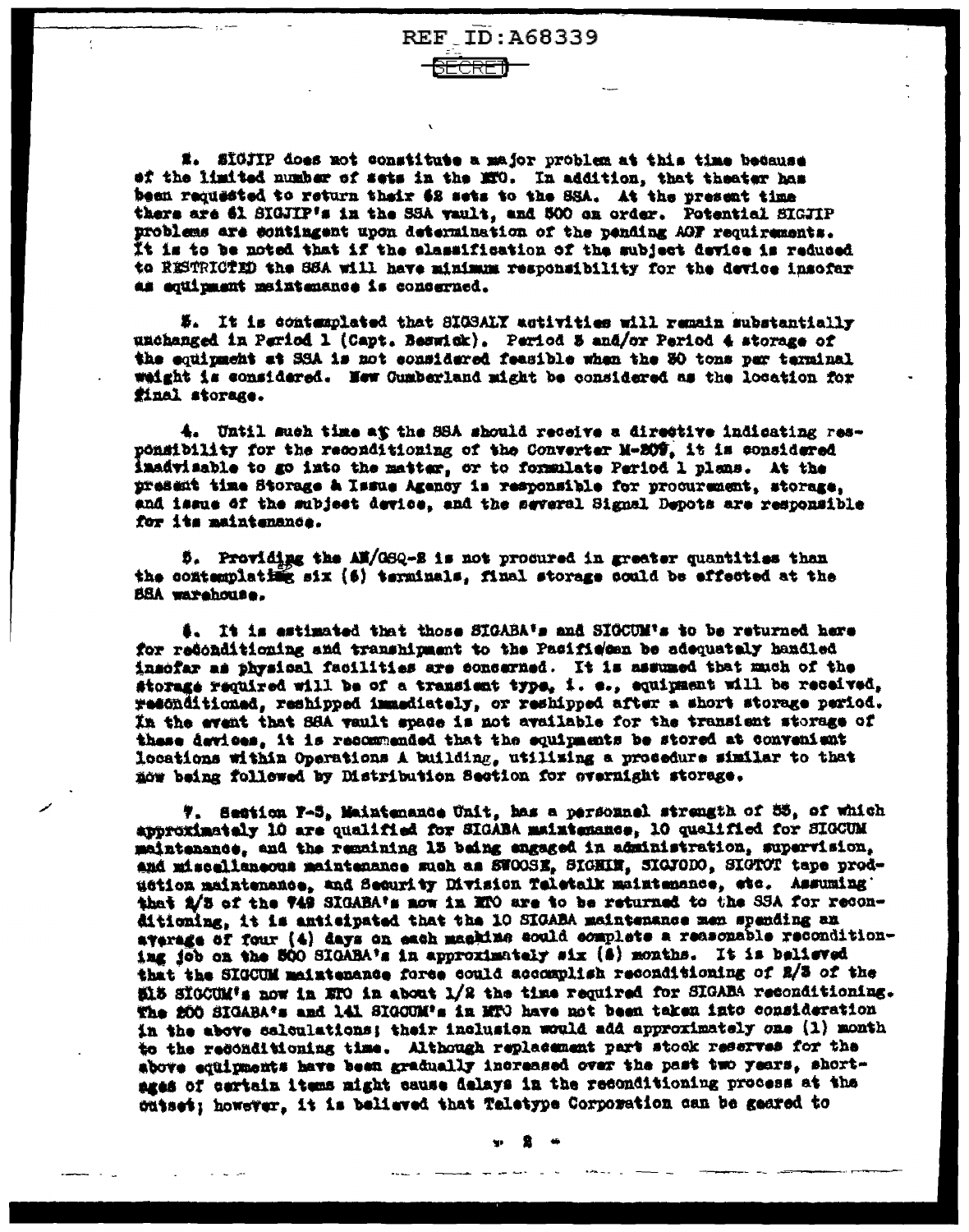ID: A68339  $\mathbf{REF}$ 

greater spare parts production when required. Such a requirement will probably coincide with a reduction in production of complete equipments.

ان - "

\$. As for pariods \$-5-4 it may be antisioned that that portion of the SSA warehouse now utilized by "G" Branch will be available for equipment storage. Thas SIGABA, SIGCOM , SIGNIN, and similar, or maaller equipments may be stored at the SSA without extensive preparation therefor.

#. As indicated in paragraph le above it is assumed that the Pacific requirement for radio communication will be considerably increased. It is believed that SICTOT, which is rather inflexible, and SIGCUM which can be used for highly classified traffic, only upon specific authorization, are not the answer to the problem. Although the WO SIGJODO's suthorized by General Stoner would help considerably in the handling of the increased volume ti secret radio traffic. thought should be given towards requesting General Stoner to redonsider the limited quantity of the SIGJODO\*s now authorized. It would appear that the device is one answer to the fairly immediate problem of increasing radio traffic, and that no other available device even approaches satisfying the potential requirement.

10. A potential VE-Day problem arises in achusction with 131 squirment. General Stoner's memo of 27 November 1945 gives no clear out indication of the responsibility for WE-Day and Period 1 reconditioning of the subject equipment, viz "---Plant Engineering Agency will be responsible for procurement and initial storage and the issue of such equipment to Signal Security Agency for final preparation and issue. --\* It is to be noted that upon receipt of the subject equipment by the SSA it automatically becomes an item of cryptographic issue insofar as distribution is concerned, and as such, under existing practices, is returned to the SSA by cryptographic holders for asessary reconditioning etc. Should this practice be continued on VE-Day the Tolume of work would necessitate an increase of the Maintenance Section personnel and space, obviating an adjustment of the assumptions made in paragraph la above. Major Sampson is taking steps to clarify this potential guestion of division of responsibility in afder that plans may be made to edue with the additional work load should the SSA be charged tth the 181 squipment resonditioning responsibility.